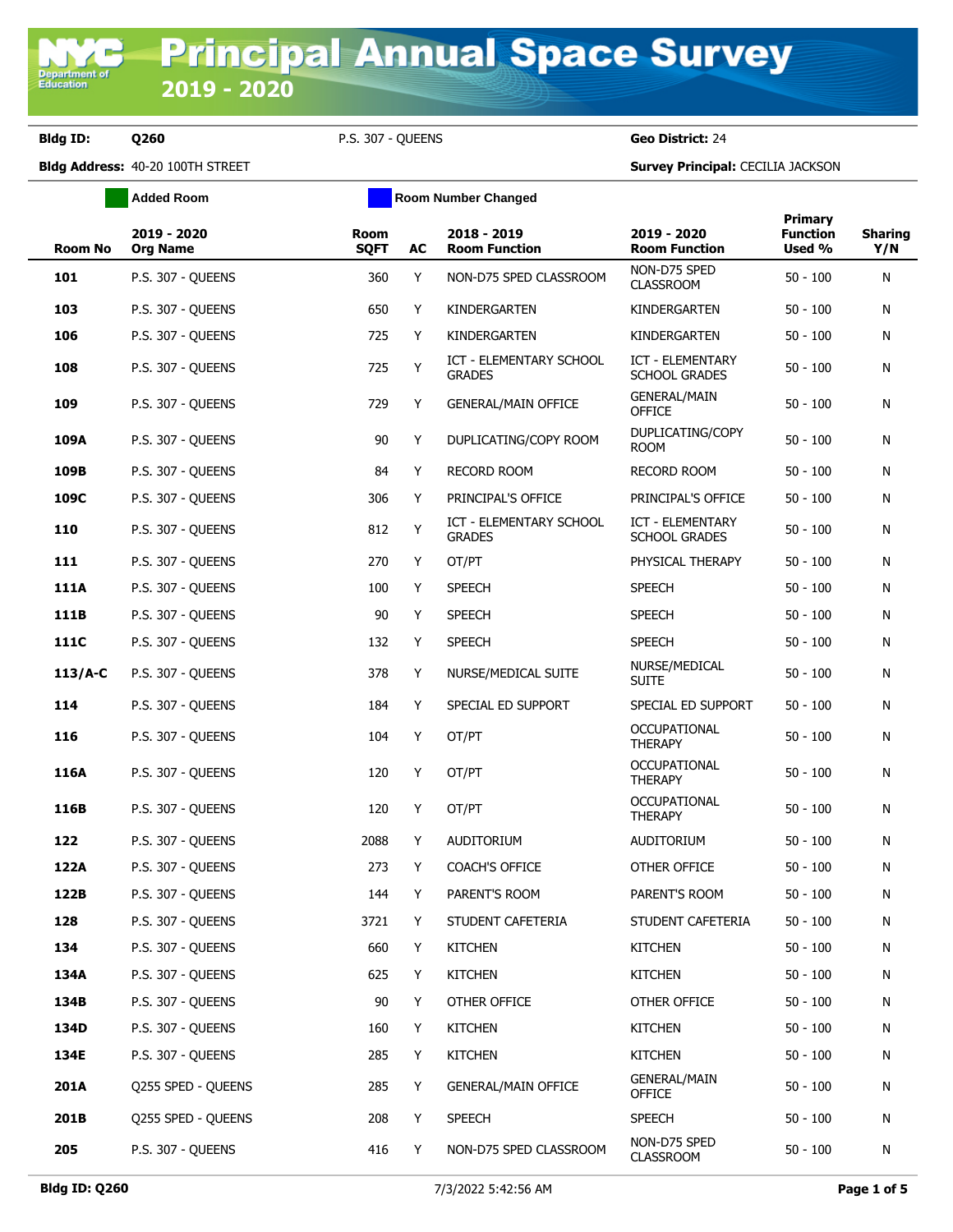**Added Room Room Room Number Changed** 

**Bldg ID: Q260** P.S. 307 - QUEENS **Geo District:** 24

| <b>Room No</b> | 2019 - 2020<br><b>Org Name</b> | Room<br><b>SQFT</b> | AC | 2018 - 2019<br><b>Room Function</b>      | 2019 - 2020<br><b>Room Function</b> | <b>Primary</b><br><b>Function</b><br>Used % | <b>Sharing</b><br>Y/N |
|----------------|--------------------------------|---------------------|----|------------------------------------------|-------------------------------------|---------------------------------------------|-----------------------|
| 206            | <b>P.S. 307 - QUEENS</b>       | 513                 | Y  | NON-D75 SPED CLASSROOM                   | NON-D75 SPED<br><b>CLASSROOM</b>    | $50 - 100$                                  | N                     |
| 207            | Q255 SPED - QUEENS             | 384                 | Y  | D75 SPED CLASSROOM                       | D75 SPED<br><b>CLASSROOM</b>        | $50 - 100$                                  | N                     |
| 208            | Q255 SPED - QUEENS             | 324                 | Y  | D75 SPED CLASSROOM                       | D75 SPED<br><b>CLASSROOM</b>        | $50 - 100$                                  | N                     |
| 209            | Q255 SPED - QUEENS             | 384                 | Y  | D75 SPED CLASSROOM                       | D75 SPED<br><b>CLASSROOM</b>        | $50 - 100$                                  | N                     |
| 210            | Q255 SPED - QUEENS             | 384                 | Y  | D75 SPED CLASSROOM                       | D75 SPED<br><b>CLASSROOM</b>        | $50 - 100$                                  | N                     |
| 211            | Q255 SPED - QUEENS             | 345                 | Y  | D75 SPED CLASSROOM                       | D75 SPED<br><b>CLASSROOM</b>        | $50 - 100$                                  | N                     |
| 212            | Q255 SPED - QUEENS             | 405                 | Y  | D75 SPED CLASSROOM                       | D75 SPED<br><b>CLASSROOM</b>        | $50 - 100$                                  | N                     |
| 213            | P.S. 307 - QUEENS              | 575                 | Y  | KINDERGARTEN                             | KINDERGARTEN                        | $50 - 100$                                  | N                     |
| 214            | Q255 SPED - QUEENS             | 572                 | Y  | D75 SPED CLASSROOM                       | D75 SPED<br><b>CLASSROOM</b>        | $50 - 100$                                  | N                     |
| 215            | P.S. 307 - QUEENS              | 546                 | Y  | KINDERGARTEN                             | <b>FIRST GRADE</b>                  | $50 - 100$                                  | N                     |
| 216            | P.S. 307 - OUEENS              | 520                 | Y  | <b>FIRST GRADE</b>                       | <b>FIRST GRADE</b>                  | $50 - 100$                                  | N                     |
| 220            | P.S. 307 - QUEENS              | 130                 | Y  | <b>COACH'S OFFICE</b>                    | <b>COACH'S OFFICE</b>               | $50 - 100$                                  | N                     |
| 230            | P.S. 307 - QUEENS              | 5307                | Y  | <b>GYMNASIUM</b>                         | <b>GYMNASIUM</b>                    | $50 - 100$                                  | N                     |
| 230A           | P.S. 307 - QUEENS              | 84                  | Y  | <b>COACH'S OFFICE</b>                    | <b>COACH'S OFFICE</b>               | $50 - 100$                                  | N                     |
| 230E           | P.S. 307 - QUEENS              | 170                 | Y  | STORAGE ROOM                             | STORAGE ROOM                        | $50 - 100$                                  | N                     |
| 301B           | P.S. 307 - QUEENS              | 323                 | Y  | AP'S OFFICE                              | AP'S OFFICE                         | $50 - 100$                                  | N                     |
| 303            | P.S. 307 - QUEENS              | 550                 | Y  | <b>FIRST GRADE</b>                       | <b>FIRST GRADE</b>                  | $50 - 100$                                  | N                     |
| 305            | P.S. 307 - QUEENS              | 550                 | Y  | <b>FIRST GRADE</b>                       | <b>FIRST GRADE</b>                  | $50 - 100$                                  | N                     |
| 306            | P.S. 307 - OUEENS              | 168                 | Y  | <b>SETSS</b>                             | <b>SETSS</b>                        | $50 - 100$                                  | N                     |
| 307            | P.S. 307 - OUEENS              | 552                 | Y  | <b>FIRST GRADE</b>                       | <b>FIRST GRADE</b>                  | $50 - 100$                                  | N                     |
| 308            | P.S. 307 - QUEENS              | 676                 | Y  | ICT - ELEMENTARY SCHOOL<br><b>GRADES</b> | NON-D75 SPED<br><b>CLASSROOM</b>    | $50 - 100$                                  | N                     |
| 309            | P.S. 307 - QUEENS              | 575                 | Y  | ICT - ELEMENTARY SCHOOL<br><b>GRADES</b> | SECOND GRADE                        | $50 - 100$                                  | Ν                     |
| 310            | P.S. 307 - QUEENS              | 350                 | Y  | <b>GUIDANCE OFFICE</b>                   | <b>SETSS</b>                        | $50 - 100$                                  | N                     |
| 311            | P.S. 307 - QUEENS              | 598                 | Y  | SECOND GRADE                             | SECOND GRADE                        | $50 - 100$                                  | Ν                     |
| 312            | P.S. 307 - QUEENS              | 598                 | Y  | <b>SECOND GRADE</b>                      | <b>SECOND GRADE</b>                 | $50 - 100$                                  | N                     |
| 314            | P.S. 307 - QUEENS              | 624                 | Y  | ICT - ELEMENTARY SCHOOL<br><b>GRADES</b> | SECOND GRADE                        | $50 - 100$                                  | Ν                     |
| 316            | P.S. 307 - OUEENS              | 546                 | Y  | <b>SECOND GRADE</b>                      | SECOND GRADE                        | $50 - 100$                                  | N                     |
| 320            | <b>P.S. 307 - QUEENS</b>       | 1032                | Y  | ART ROOM                                 | ART ROOM                            | $50 - 100$                                  | N                     |
| 320A           | <b>P.S. 307 - QUEENS</b>       | 234                 | Y  | ACADEMIC INTERVENTION<br><b>SERVICES</b> | <b>RESOURCE ROOM</b>                | $50 - 100$                                  | N                     |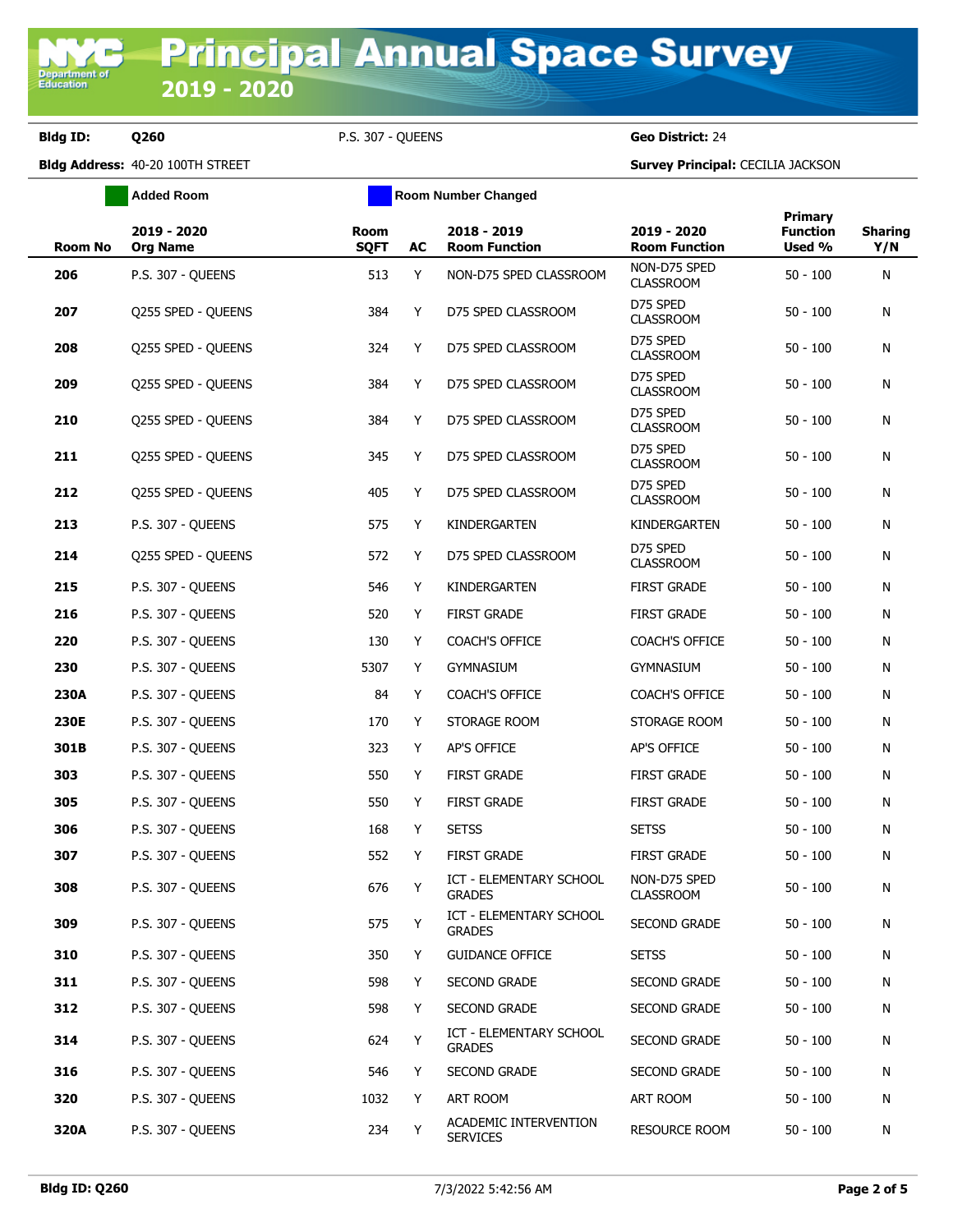**Added Room Room Room Number Changed** 

**Bldg ID: Q260** P.S. 307 - QUEENS **Geo District:** 24

| <b>Room No</b> | 2019 - 2020<br><b>Org Name</b> | Room<br><b>SQFT</b> | AC | 2018 - 2019<br><b>Room Function</b>             | 2019 - 2020<br><b>Room Function</b>                       | Primary<br><b>Function</b><br>Used % | <b>Sharing</b><br>Y/N |
|----------------|--------------------------------|---------------------|----|-------------------------------------------------|-----------------------------------------------------------|--------------------------------------|-----------------------|
| 321            | <b>P.S. 307 - QUEENS</b>       | 190                 | Y  | <b>SBST</b>                                     | <b>SBST</b>                                               | $50 - 100$                           | N                     |
| 322            | P.S. 307 - OUEENS              | 2440                | Y  | LIBRARY                                         | LIBRARY                                                   | $50 - 100$                           | N                     |
| 322B/F         | P.S. 307 - QUEENS              | 230                 | Y  | OTHER OFFICE                                    | OTHER OFFICE                                              | $50 - 100$                           | N                     |
| 401B           | P.S. 307 - QUEENS              | 247                 | Y  | OTHER OFFICE                                    | OTHER OFFICE                                              | $50 - 100$                           | N                     |
| 403            | P.S. 307 - QUEENS              | 625                 | Υ  | <b>ICT - ELEMENTARY SCHOOL</b><br><b>GRADES</b> | THIRD GRADE                                               | $50 - 100$                           | N                     |
| 405            | P.S. 307 - QUEENS              | 575                 | Υ  | <b>ICT - ELEMENTARY SCHOOL</b><br><b>GRADES</b> | THIRD GRADE                                               | $50 - 100$                           | N                     |
| 406            | P.S. 307 - QUEENS              | 225                 | Υ  | ACADEMIC INTERVENTION<br><b>SERVICES</b>        | <b>RESOURCE ROOM</b>                                      | $50 - 100$                           | N                     |
| 407            | P.S. 307 - QUEENS              | 550                 | Y  | THIRD GRADE                                     | THIRD GRADE                                               | $50 - 100$                           | N                     |
| 408            | P.S. 307 - QUEENS              | 988                 | Y  | <b>SCIENCE LAB</b>                              | <b>SCIENCE LAB</b>                                        | $50 - 100$                           | N                     |
| 409            | P.S. 307 - QUEENS              | 575                 | Y  | THIRD GRADE                                     | THIRD GRADE                                               | $50 - 100$                           | N                     |
| 410            | P.S. 307 - QUEENS              | 575                 | Y  | THIRD GRADE                                     | THIRD GRADE                                               | $50 - 100$                           | N                     |
| 411            | P.S. 307 - QUEENS              | 572                 | Y  | <b>FOURTH GRADE</b>                             | <b>FOURTH GRADE</b>                                       | $50 - 100$                           | N                     |
| 412            | P.S. 307 - QUEENS              | 624                 | Y  | THIRD GRADE                                     | <b>FOURTH GRADE</b>                                       | $50 - 100$                           | N                     |
| 414            | P.S. 307 - QUEENS              | 546                 | Y  | <b>FOURTH GRADE</b>                             | NON-D75 SPED<br><b>CLASSROOM</b>                          | $50 - 100$                           | N                     |
| 415            | P.S. 307 - QUEENS              | 18                  | Y  | <b>GENERAL BUILDING SUPPORT</b>                 | <b>GENERAL BUILDING</b><br><b>SUPPORT</b>                 | $50 - 100$                           | N                     |
| 501B           | P.S. 307 - QUEENS              | 304                 | Y  | AP'S OFFICE                                     | AP'S OFFICE                                               | $50 - 100$                           | N                     |
| 503            | P.S. 307 - QUEENS              | 625                 | Y  | FIFTH GRADE                                     | <b>FIFTH GRADE</b>                                        | $50 - 100$                           | N                     |
| 505            | P.S. 307 - QUEENS              | 625                 | Y  | <b>FIFTH GRADE</b>                              | <b>FIFTH GRADE</b>                                        | $50 - 100$                           | N                     |
| 506            | P.S. 307 - QUEENS              | 225                 | Υ  | ACADEMIC INTERVENTION<br><b>SERVICES</b>        | <b>ACADEMIC</b><br><b>INTERVENTION</b><br><b>SERVICES</b> | $50 - 100$                           | N                     |
| 507            | P.S. 307 - OUEENS              | 576                 | Y  | NON-D75 SPED CLASSROOM                          | NON-D75 SPED<br><b>CLASSROOM</b>                          | $50 - 100$                           | N                     |
| 508            | P.S. 307 - QUEENS              | 972                 | Υ  | <b>ICT - ELEMENTARY SCHOOL</b><br><b>GRADES</b> | ICT - ELEMENTARY<br><b>SCHOOL GRADES</b>                  | $50 - 100$                           | N                     |
| 509            | P.S. 307 - QUEENS              | 552                 | Y  | ICT - ELEMENTARY SCHOOL<br><b>GRADES</b>        | <b>FOURTH GRADE</b>                                       | $50 - 100$                           | N                     |
| 510            | <b>P.S. 307 - OUEENS</b>       | 625                 | Y  | ICT - HIGH SCHOOL GRADES                        | ICT - ELEMENTARY<br><b>SCHOOL GRADES</b>                  | $50 - 100$                           | N                     |
| 511            | P.S. 307 - QUEENS              | 625                 | Y  | FOURTH GRADE                                    | ICT - ELEMENTARY<br><b>SCHOOL GRADES</b>                  | $50 - 100$                           | N                     |
| 512            | P.S. 307 - QUEENS              | 625                 | Y  | FIFTH GRADE                                     | FIFTH GRADE                                               | $50 - 100$                           | N                     |
| 514            | P.S. 307 - QUEENS              | 625                 | Y  | FOURTH GRADE                                    | <b>FOURTH GRADE</b>                                       | $50 - 100$                           | N                     |
| <b>B102</b>    | Q255 SPED - QUEENS             | 1450                | Y  | MULTI-PURPOSE CLASSROOM                         | MULTI-PURPOSE<br><b>CLASSROOM</b>                         | $50 - 100$                           | N                     |
| <b>B102A</b>   | <b>P.S. 307 - QUEENS</b>       | 30                  | Y  | GENERAL BUILDING SUPPORT                        | <b>GENERAL BUILDING</b><br><b>SUPPORT</b>                 | $50 - 100$                           | N                     |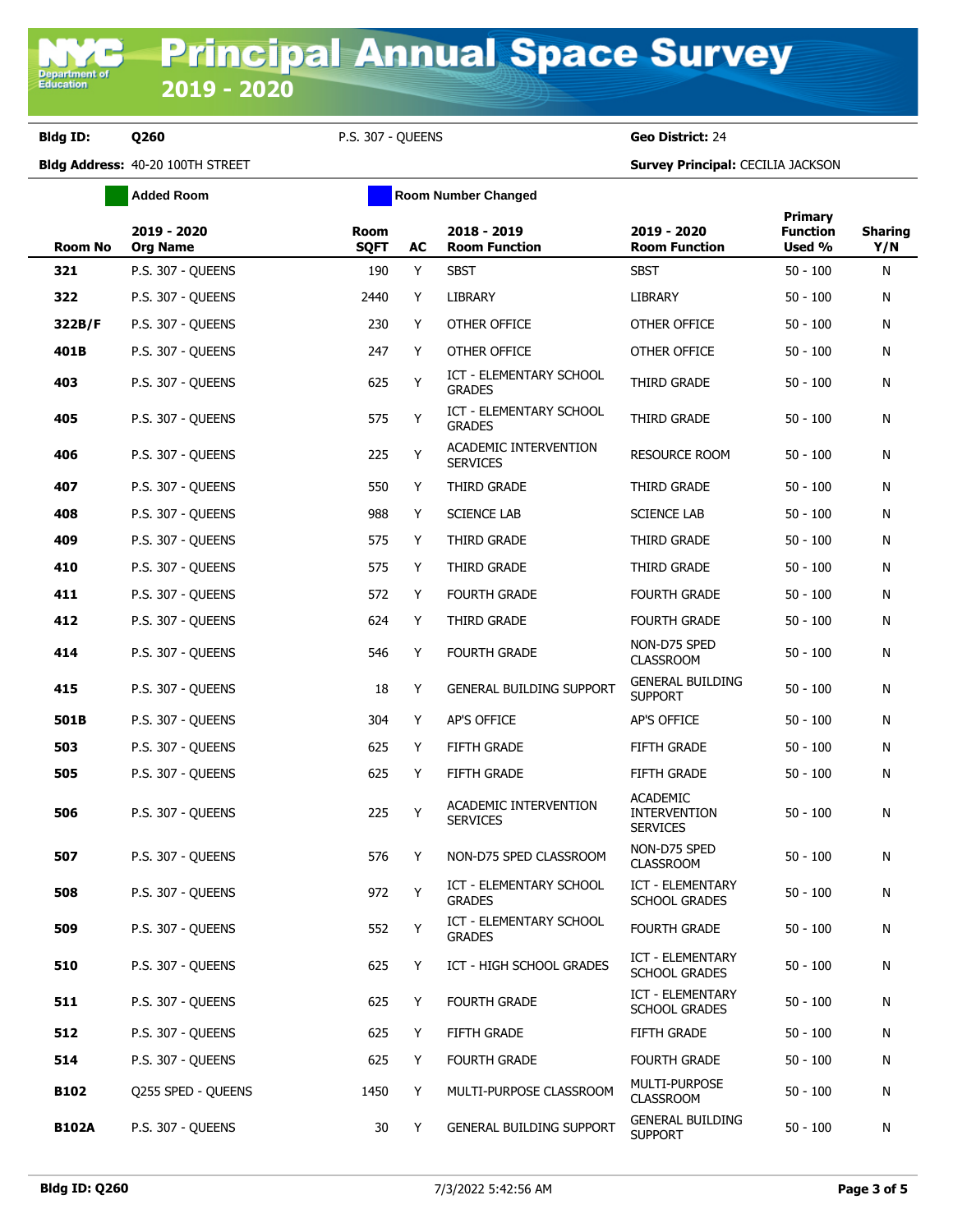Department<br>Education

**Bldg ID: Q260** P.S. 307 - QUEENS **Geo District:** 24

|                | <b>Added Room</b>                                                                                                                                                                            |                            | <b>Room Number Changed</b> |                                     |                                           |                                      |                       |
|----------------|----------------------------------------------------------------------------------------------------------------------------------------------------------------------------------------------|----------------------------|----------------------------|-------------------------------------|-------------------------------------------|--------------------------------------|-----------------------|
| <b>Room No</b> | 2019 - 2020<br><b>Org Name</b>                                                                                                                                                               | <b>Room</b><br><b>SQFT</b> | <b>AC</b>                  | 2018 - 2019<br><b>Room Function</b> | 2019 - 2020<br><b>Room Function</b>       | Primary<br><b>Function</b><br>Used % | <b>Sharing</b><br>Y/N |
| <b>B102B</b>   | P.S. 307 - OUEENS                                                                                                                                                                            | 18                         | Y                          | <b>GENERAL BUILDING SUPPORT</b>     | <b>GENERAL BUILDING</b><br><b>SUPPORT</b> | $50 - 100$                           | N                     |
| <b>B103</b>    | P.S. 307 - QUEENS                                                                                                                                                                            | 760                        | Y                          | <b>GENERAL BUILDING SUPPORT</b>     | <b>GENERAL BUILDING</b><br><b>SUPPORT</b> | $50 - 100$                           | N                     |
| <b>B105</b>    | P.S. 307 - OUEENS                                                                                                                                                                            | 252                        | Y                          | <b>GENERAL BUILDING SUPPORT</b>     | <b>GENERAL BUILDING</b><br><b>SUPPORT</b> | $50 - 100$                           | N                     |
| <b>B105A</b>   | <b>P.S. 307 - OUEENS</b>                                                                                                                                                                     | 364                        | Y                          | <b>GENERAL BUILDING SUPPORT</b>     | <b>GENERAL BUILDING</b><br><b>SUPPORT</b> | $50 - 100$                           | N                     |
| <b>B106</b>    | P.S. 307 - QUEENS                                                                                                                                                                            | 420                        | Y                          | <b>TEACHER'S CAFETERIA</b>          | <b>TEACHER'S</b><br><b>CAFETERIA</b>      | $50 - 100$                           | N                     |
| <b>B106A</b>   | P.S. 307 - OUEENS                                                                                                                                                                            | 30                         | Y                          | <b>GENERAL BUILDING SUPPORT</b>     | <b>GENERAL BUILDING</b><br><b>SUPPORT</b> | $50 - 100$                           | N                     |
| <b>B108A</b>   | P.S. 307 - OUEENS                                                                                                                                                                            | 187                        | Y                          | <b>GENERAL BUILDING SUPPORT</b>     | <b>GENERAL BUILDING</b><br><b>SUPPORT</b> | $50 - 100$                           | N                     |
| <b>B114</b>    | <b>P.S. 307 - OUEENS</b>                                                                                                                                                                     | 624                        | Y                          | STORAGE ROOM                        | STORAGE ROOM                              | $50 - 100$                           | N                     |
| <b>B115</b>    | P.S. 307 - OUEENS                                                                                                                                                                            | 228                        | Y                          | <b>GENERAL BUILDING SUPPORT</b>     | <b>GENERAL BUILDING</b><br><b>SUPPORT</b> | $50 - 100$                           | N                     |
| <b>B116</b>    | <b>P.S. 307 - OUEENS</b>                                                                                                                                                                     | 600                        | Y                          | <b>GENERAL BUILDING SUPPORT</b>     | <b>GENERAL BUILDING</b><br><b>SUPPORT</b> | $50 - 100$                           | Ν                     |
| <b>B117</b>    | P.S. 307 - OUEENS                                                                                                                                                                            | 462                        | Y                          | STORAGE ROOM                        | STORAGE ROOM                              | 50 - 100                             | N                     |
| <b>B119</b>    | P.S. 307 - OUEENS                                                                                                                                                                            | 252                        | Y                          | <b>GENERAL BUILDING SUPPORT</b>     | <b>GENERAL BUILDING</b><br><b>SUPPORT</b> | $50 - 100$                           | Ν                     |
| <b>KITCH</b>   | P.S. 307 - OUEENS                                                                                                                                                                            | 625                        | Y                          | <b>KITCHEN</b>                      | <b>KITCHEN</b>                            | $50 - 100$                           | N                     |
|                | How many hallway bathrooms for students are there in your building?                                                                                                                          |                            |                            |                                     |                                           | 10                                   |                       |
|                | Are any of the student bathrooms being shared by multiple schools?                                                                                                                           |                            |                            |                                     |                                           |                                      |                       |
|                | Are all the student bathrooms open throughout the day?                                                                                                                                       |                            |                            |                                     |                                           |                                      |                       |
|                | Please identify the number of non-instructional spaces, not reported above, being used for<br>instructional purposes, academic intervention services, or therapeutic or counseling services: |                            |                            |                                     |                                           |                                      |                       |
|                | Are any of those non-instructional spaces being shared?                                                                                                                                      |                            |                            |                                     |                                           |                                      |                       |